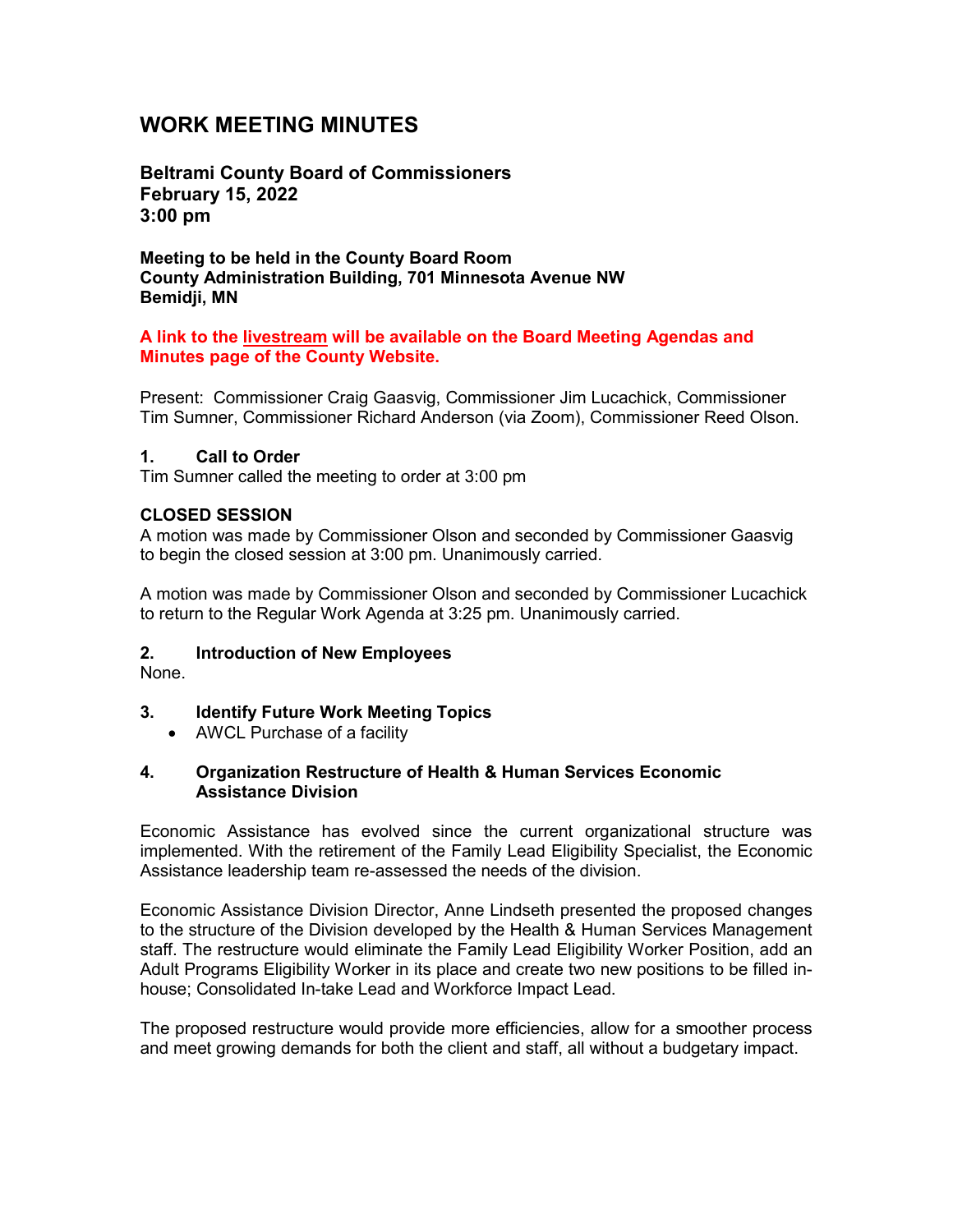# **5. Sanford Health Projects & initiatives**

Sandord Health President and CEO, Susan Jarvis provided an overview of projects and initiatives, which included an overview of Sanford Health of Northern Minnesota statistics, achievements and service area.

Key initiatives for 2022 and beyond:

- Behavioral Health Crisis Center. Scheduled in open in the fall of 2022
- PrimeWest Residential Support Center opened in August of 2019 o Planning stages for withdrawal Mgmt/Detox support services
- Community Health Needs Assessment 2022-2024 identified 9 health needs
- Community Wellness Center design/development

Internal Growth at Sanford includes:

- ICU expansion
- Acute Rehab Unit
- Telemetry
- Conversion to all private rooms
- OR Expansion
- Cancer Center Expansion
- Service Line growth

### **6. Northern Township Infrastructure Update**

Jess Frenzel, Northern Township Vice-Chair discussed issues and concerns with the potential infrastructure project on the North end of Lake Bemidji.

- Northern Township is not in favor of annexation to the City of Bemidii
- The Township is working on funding sources and ways to make the project feasible. Currently estimated at \$8-10 million; and done in conjunction with the County Road project. Would add water and sewer services all the way around to the State Park.
- City of Bemidji has indicated they can handle the capacity.
- The township is seeking County Board support in their efforts in applying for state and federal grant funding.
	- o The strongest message would be in the form of a Resolution. The Board is in favor of adding a Consent Agenda item to the March 1 meeting with a Resolution of support.

### **7. CSAH 9 Fatal Crashes**

Sheriff Ernie Beitel, discussed the two fatal crashes that occurred in 2021 on CSAH 9. The County Towards Zero Deaths coalition conducts a review of all fatal crashes. All aspects of the crash are reviewed including road design, with the intent of trying to prevent future crashes.

### **8. Administrator's Report**

- Jail Project Justice Planners will be on-site to conduct interviews and gather information on February 22-23
- Joint Leech Lake/Beltrami County meeting will be March 1 at 1 pm at the Ten Lake Town Hall, followed by County Board Work & Regular Meetings
	- o Board members are in support of the Agenda